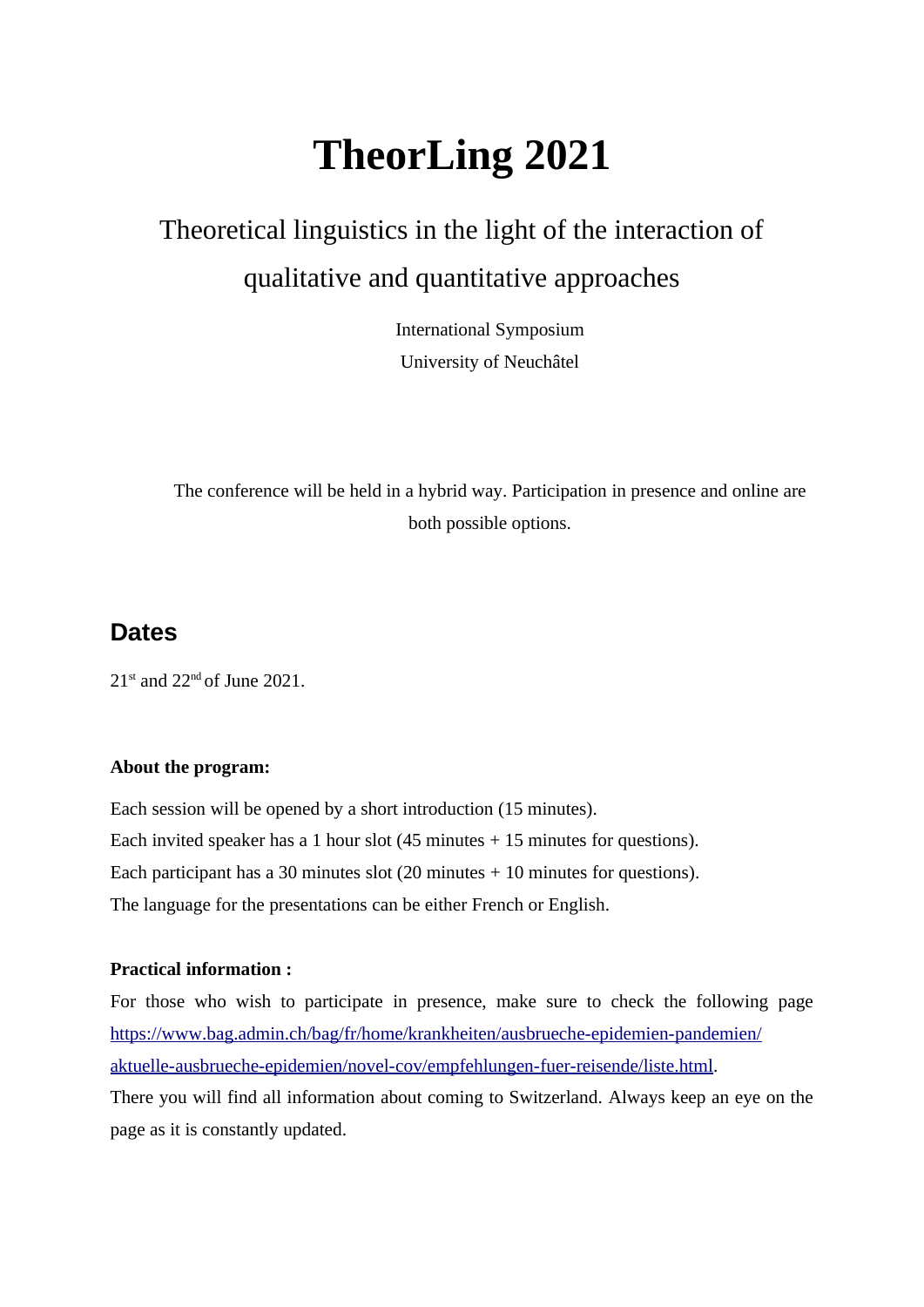## **Program**

## **Monday 21st June**

9h15 Welcome & coffee

### **Morning session (09.45 – 12.30)**

09.45 **Chair:** Francesca Dell'Oro

10.00 **Bernhard Waelchli** (Stockholm University)

11.00 **Maria Kholodilova, Natalia Logvinova, Sofia Oskolskaya** (St. Petersburg University / Institute for Linguistic Studies, Russian Academy of Sciences) – in presence

*Syntactically conditioned word-initial voicing in poshkart chuvash*

#### 11.30 **Costas Gabrielatos** (Edge Hill University)

*A corpus-based comparison of the explanatory power of linguistic theories: The case of the modal load in if-conditionals*

#### 12.00 **Rania Nayef Al-Aqarbeh** (Mu'tah University)

*Resumption and Islands in Jordanian Arabic*

#### 12.30 – 14.15 Lunch break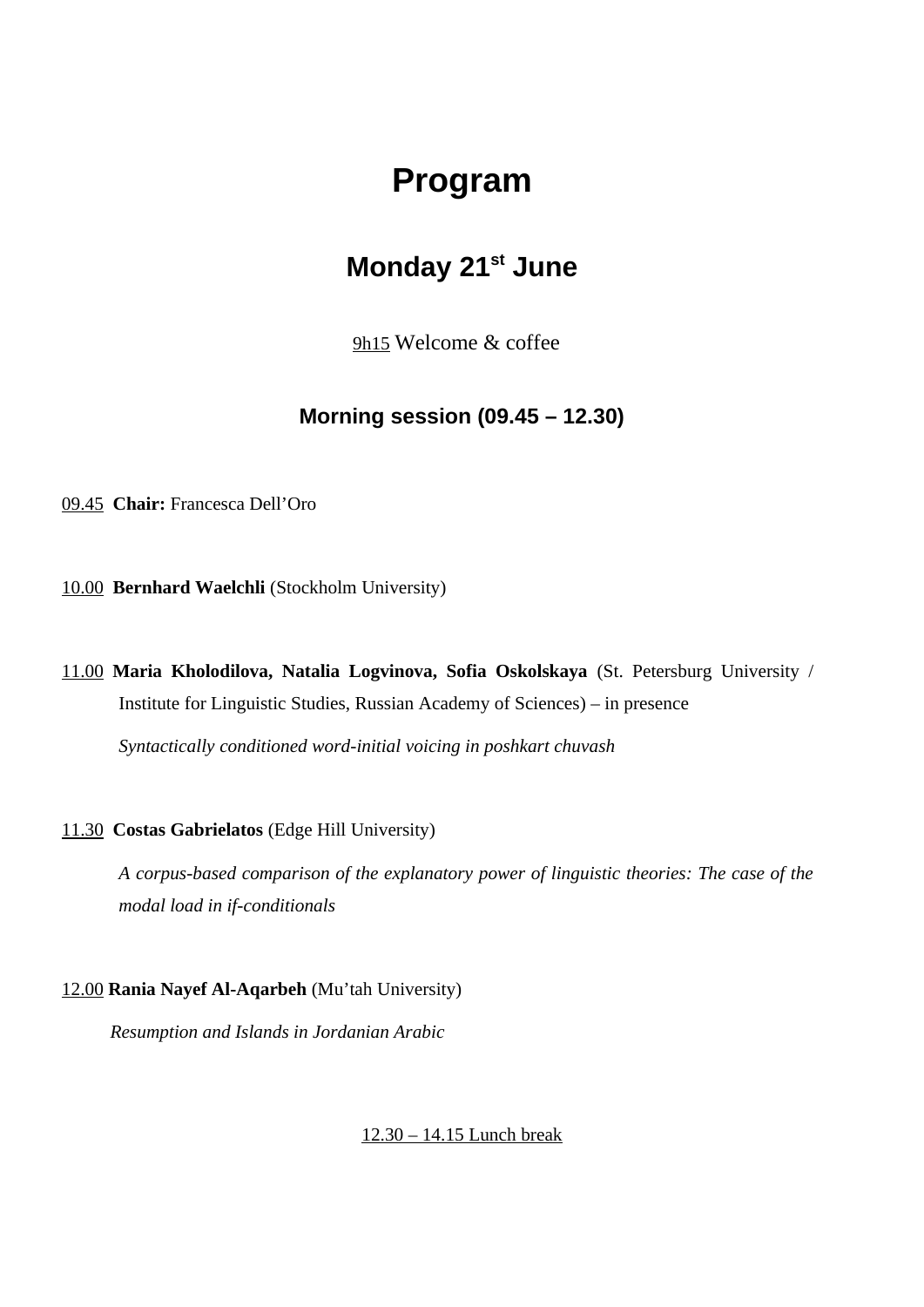### **Afternoon session (14.15 – 17.00)**

#### 14.15 **Chair:** Corinne Rossari

14.30 **Sascha Diwersy** (Université Paul-Valéry Montpellier III)

#### 15.30 **Federica Beghini** (University of Padova)

*Compilation des corpus pour l'analyse stylistique intégrée d'une œuvre littéraire*

#### 16.00 **Guillaume Guex** (Université de Lausanne)

*Diachronic Word Embedding Methods: a comparative study for digital humanities and computational linguistic researchers.*

16.30 **Ludovic Moncla, Denis Vigier, Katherine McDonoug, Alice Brenon, et Thierry Joliveau** (Institut National des Sciences Appliquées de Lyon / Université Lumière Lyon II) – in presence

*Combinaison d'approches qualitative et quantitative pour le repérage et la classification des entités nommées dans l'Encyclopédie de Diderot et d'Alembert (1751-1772)*

## **Tuesday 22nd June**

#### **Morning session (09.45 – 12.30)**

09.45 **Chair:** Helena Bermúdez-Sabel

10.00 **Barbara McGillivray** (Alan Turing Institute & Cambridge University)